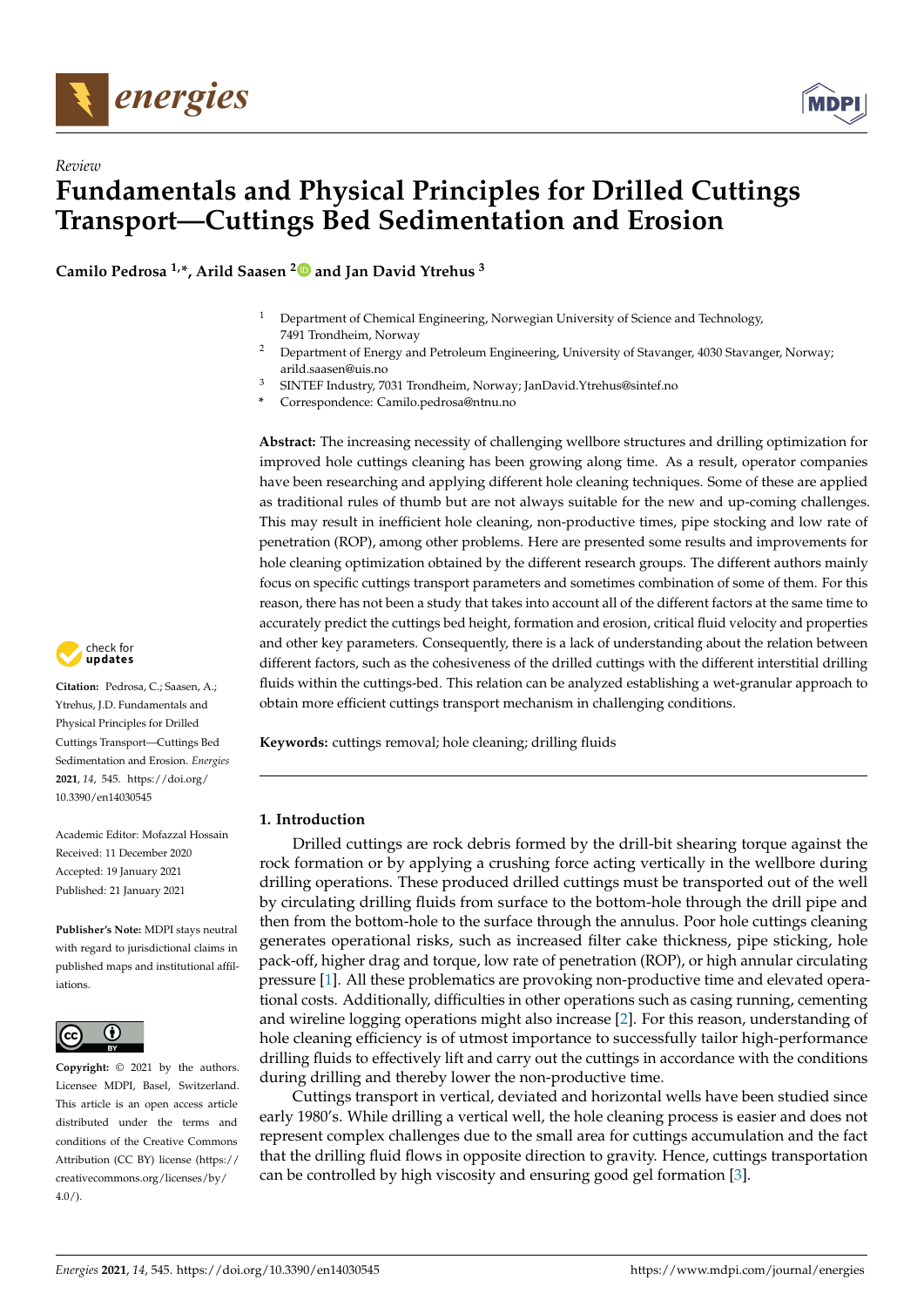During directional drilling, effective drilling cuttings removal becomes more challenging. Due to the presence of large areas for cuttings accumulation and bed developing at the non-vertical sections, the solutions for vertical wells are not completely suitable for larger wellbore inclination angles. As directional and long horizontal sections in the exploration and development wells in the oil and gas industry are increasing, due to higher drainage areas, researchers are being forced to pay more attention to cuttings transport and hole cleaning. These subjects are been recognized as the most common problem in the deviated and horizontal sections of wells since directional drilling started [\[1\]](#page-9-0).

Despite many years of research, both at academic and industrial level, effective hole cleaning still represents a major problematic issue in most highly deviated and horizontal wells [\[4\]](#page-10-0). Therefore, implementation of a combination of optimum drilling fluids designs, drilling program and fluid flow rate for directional drilling is a real challenge.

Hole cleaning is known to be different in cases of using oil-based or water-based drilling fluids [\[5\]](#page-10-1). The industry perception is that hole cleaning is easier with oil-based drilling fluid than with water-based [\[6\]](#page-10-2). This may be a result of different cuttings bed properties [\[5\]](#page-10-1) or presence of normal stress differences working onto the bed because of the viscoelastic properties of water-based drilling fluids [\[7\]](#page-10-3).

The purpose of the current paper is to describe the key factors that influence the drilling cuttings transportation and removal for improved hole cleaning efficiency. Some of these key factors are the cuttings settling velocity, the cuttings-bed formation and erosion. A connection to formation and handling of wet granular media is established. Due to its importance to proficiently address technically the operational challenges regarding cuttings removal and cleaning efficiency.

# **2. Key Factors in Drill Cuttings Transport**

The key factors acknowledged to have an impact on cuttings removal, can be divided in three main groups [\[8\]](#page-10-4): (i) Operational factors, such as hole inclination, annulareccentricity, drill-pipe rotation and fluid flow rate; (ii) drilling fluid parameters, such as rheological parameters, density and composition, and (iii) cuttings parameters, such as size, shape and type. Regardless of the understanding of the effect of these several factors, only a few of them can be effectively controlled during drilling for hole cleaning purposes. These three groups will be described, including the different approaches that have been given by different research groups.

#### *2.1. Operational Factors*

The operational factor group comprehends the factors associated with the drilling operation. Some of these can be controlled to achieve the required hole cleaning performance, but others should be left undisturbed as they are specific parameters of other drilling challenges. The following effects which fall under this category have been studied by several authors [\[9\]](#page-10-5); hole inclination, annular-eccentricity, drill-pipe rotation [\[10\]](#page-10-6) and fluid flow rate and ROP.

In deviated wells, inclination can vary from vertical, to small angle changes, to horizontal. Hole inclination is a factor that cannot be modified to improve hole cleaning efficiency during drilling, as it is decided during the well-planning, according to the reservoir lithology and the desired trajectory. Similarly to the Boycott settling phenomena described in 1920 [\[11\]](#page-10-7), which showed that blood corpuscles settle faster in inclined test tubes than in vertical ones; the drilled cuttings tend to settle faster in inclined trajectories. Among the different researchers, the common results showed that between  $45^{\circ}$  and  $60^{\circ}$  is the most critical angle for cuttings lifting and transport [\[12](#page-10-8)[–16\]](#page-10-9). Nevertheless, the critical angle can swift between  $60°$  and  $90°$  depending on the drilling fluid type, flow rate [\[17\]](#page-10-10) and the drill-pipe rotation and practical setup, as well as the conditions used for research.

Annular-eccentricity is a very difficult parameter to control, as it is the result of the hole inclination, drill-pipe movement and weight on bit. When eccentricity is non-zero, or the standoff is less than unity, the drill-pipe is close to the hole wall, creating two different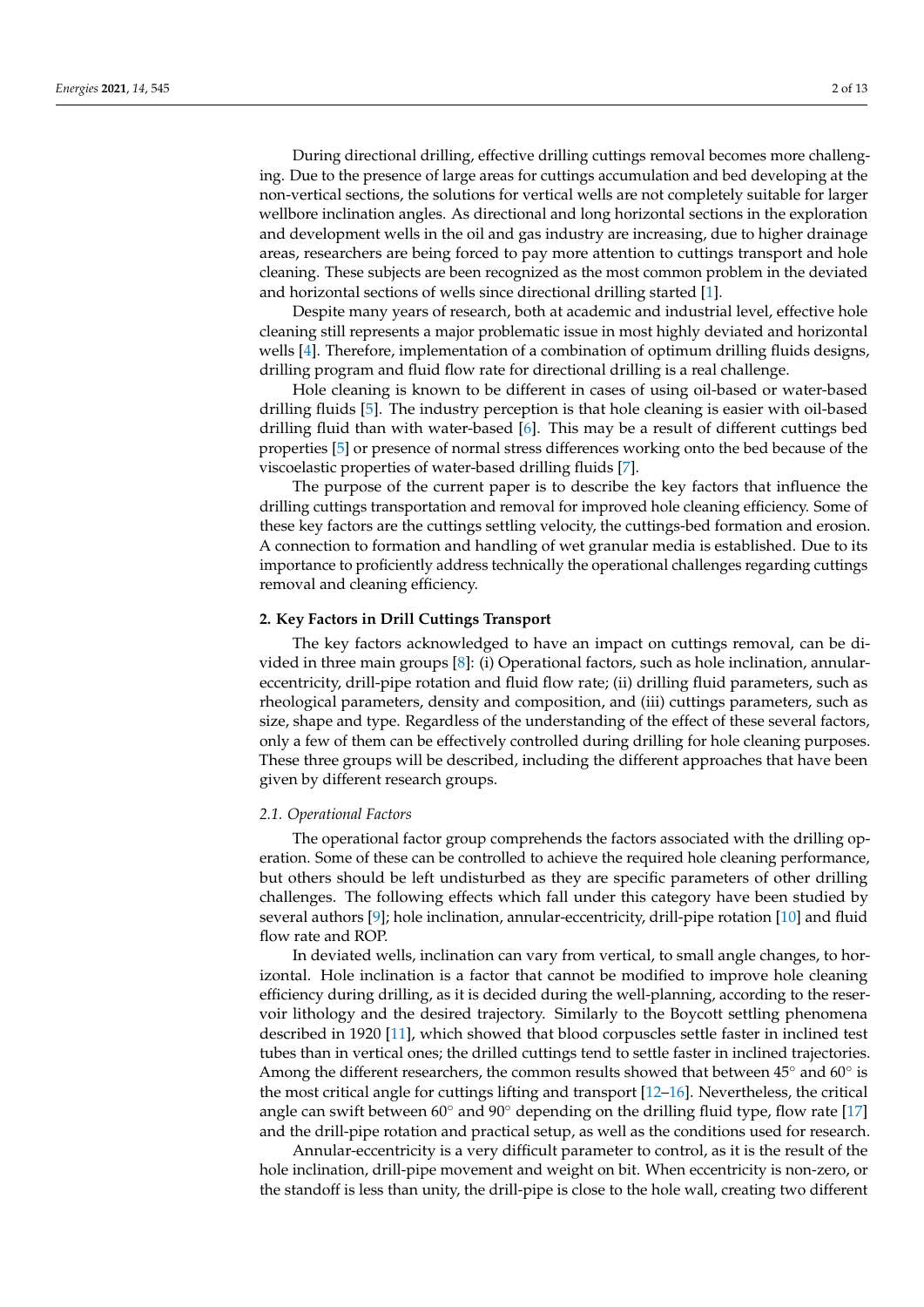paths, a wider path with no drill-pipe and a more restrict path where the drill-pipe is located. In this narrow part of the annulus, the fluid flow velocity is low, triggering the cuttings-bed buildup depending on the pipe rotation [\[1\]](#page-9-0). Thus, eccentricity is making pipe rotation a significant factor for hole cleaning [\[18\]](#page-10-11). In the case of no pipe rotation, the fluid flow on the restricted narrow path is not sufficient to prevent bed formation nor to provoke cuttings movement. On the other hand, when pipe rotation is applied, the cuttings-bed is broken due to either Taylor forces created by the flow caused by the pipe movement or simply by direct friction forces, and the drilled cuttings will be effectively lifted to the wider path [\[19\]](#page-10-12) where the rapid fluid flow will carry them further. This may prevent bed formation and improve hole cleaning efficiency [\[20\]](#page-10-13). Thus hole cleaning efficiency relies on non-controllable annular eccentricities to remove cuttings or prevent bed formation [\[3\]](#page-9-2).

Drill-pipe rotation is a factor that cannot generally be modified as it is needed to control cuttings removal. During drilling, rotation is not always possible to adjust according to single parameters as it depends on many factors during the drilling process, including lithology, trajectory and desired ROP. The overall findings conclude that pipe rotation significantly enhances hole cleaning efficiency, being responsible for the greatest effect of hole cleaning when small cuttings are present [\[8,](#page-10-4)[14,](#page-10-14)[21](#page-10-15)[–23\]](#page-10-16). Rotational speed enhances hole cleaning efficiency largely up to certain range, although at higher rotations typically above 100 RPM in laboratory cases, there is not much contribution to hole cleaning, as hole cleaning often is close to 100% [\[24,](#page-10-17)[25\]](#page-10-18).

When no rotation is present, it is very important to carefully chose the type of drilling fluid, to overcome the lack of mechanic aid to remove cuttings. As has been described by Sayindla et al. [\[6\]](#page-10-2), oil-based drilling fluids provide better hole cleaning properties than water-based fluids when they have similar rheological responses, as per API specifications [\[26\]](#page-10-19).

Fluid flow rate and fluid rheological parameters are parameters that largely influence cuttings transport and are relatively easy to control during drilling operations. The fluid flow rate can facilitate hole cleaning process depending on the inclination and type of flow. In horizontal and near horizontal wells the use of turbulent flows is recommendable as the shear stress that is applied to the cuttings-bed is higher [\[3\]](#page-9-2). For vertical and near vertical wells, as the cuttings fall opposite to the flow direction, it is recommended to work with laminar flows [\[27\]](#page-10-20), to prevent particles to move downwards so easily. As horizontal wells normally also have a vertical section, this shows one of the difficulties in maintaining overall good hole cleaning.

Modifying the drilling fluid flow at any rate may not be sufficient to satisfactorily disturb the deposited cuttings-bed. It is of utmost importance to reach, and if possible, exceed a critical flow rate and shear stress threshold for bed erosion [\[4](#page-10-0)[,28\]](#page-10-21). Sometimes it is not possible to reach the ideally high flow rates due to borehole instability problems and limited surface equipment capabilities. Martins [\[29\]](#page-10-22) developed correlations to determine the critical shear stress required to remove cuttings, by using a complex dimensionless friction factor that depends on the Reynolds number, the fluid behavior index and the particle diameter ratio.

The flow regime was shown to have an impact on cuttings transport, it has been demonstrated that at angles from 0° to 45°, it is preferable to have a laminar flow and at angles near to horizontal it is preferable to have turbulent flows [\[30\]](#page-10-23). The flow regime can be calculated using the Reynolds number defined by Founargiotakis [\[31\]](#page-11-0) shown in Equation (3) for a Hershel-Bulkley fluid in a concentric annulus. Guillot [\[32\]](#page-11-1) noted that there is not a single transition flow point, but a transition region, which is defined by the following equations:  $\sim$ 

$$
Re_1 = 3250 - 1150(n') \tag{1}
$$

$$
Re_2 = 4150 - 1150(n')
$$
 (2)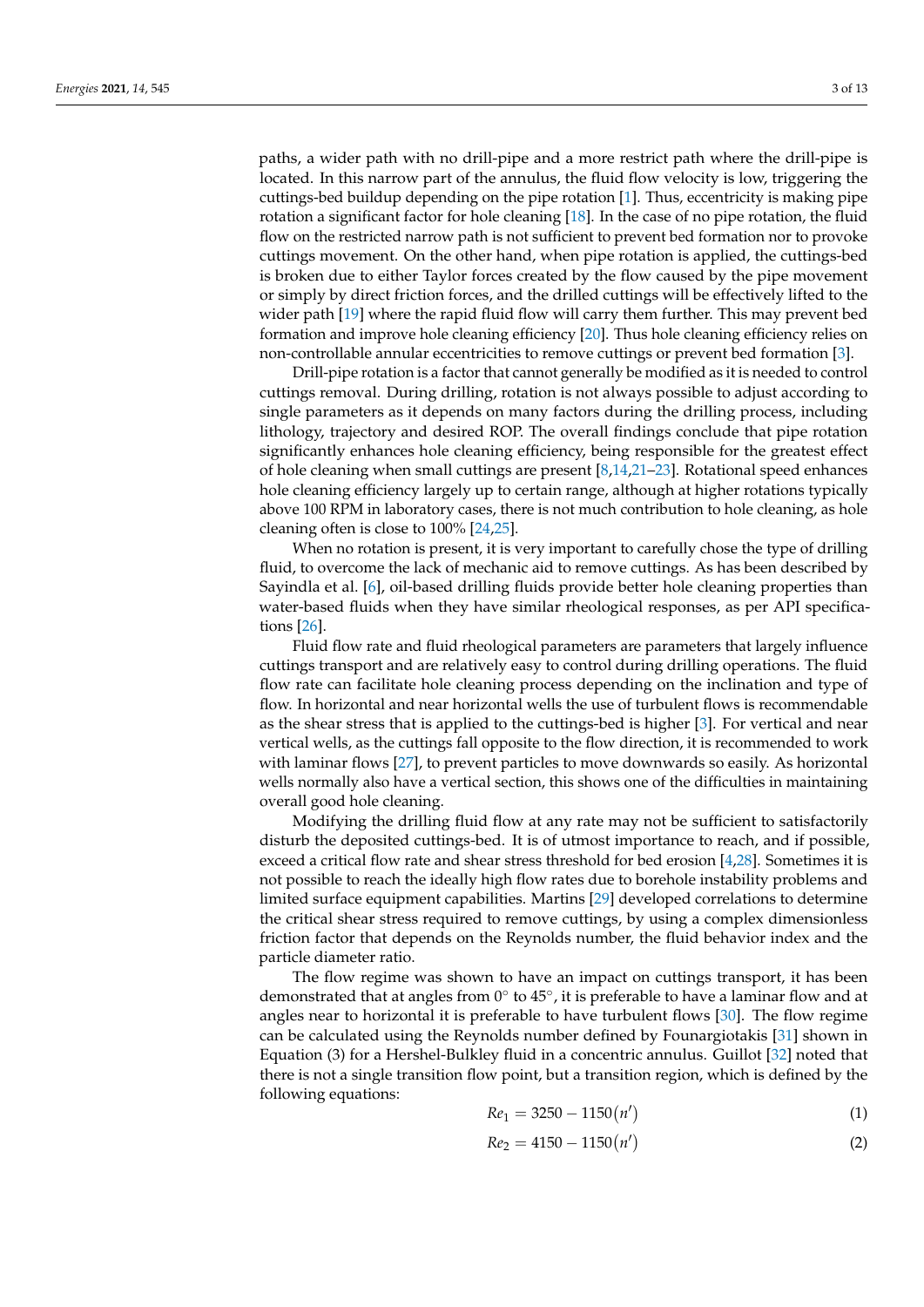where *Re*<sup>1</sup> denotes the Reynolds number at beginning of the transition region and *Re*<sup>2</sup> denotes the Reynolds number at the end of the region,  $K'$  is the local consistency index and n' being the local flow index when describing the flow with a power-law fluid.

$$
Re = \frac{\rho V^{2-n'} (d_2 - d_1)^{n'}}{K'(12)^{n'-1}} \tag{3}
$$

The fluid flow rate can be expressed in terms of shear rate for a laminar flow in a concentric annulus with drill string rotation according to the narrow slot approximation described by Saasen [\[33\]](#page-11-2) This is represented in Equation (4):

$$
\dot{\gamma} = \left[ \left( \frac{12U}{(d_o - d_i)} \frac{2n' + 1}{3n'} \right)^2 + \left( \frac{\omega d_i}{(d_o - d_i)} \right)^2 \right]^{1/2}
$$
(4)

where;  $d_0$  is the open hole diameter and  $d_i$  is the diameter of the drill pipe. The flow type as described above is dependent on some rheological values that are specific for each fluid, such as, the local flow index or curvature exponent  $(n')$  at a specific angular velocity (*ω*) and bulk axial velocity (*U*), thus the drilling fluid parameters need to be taken into consideration.

In addition to a flow type according to the Reynolds number, as drill-pipe rotation is normally present, it is important to consider the inertial forces due to rotation and viscous forces, better known as Taylor number (*Ta*). The Taylor number is described in Equation (5). When axial motion is present full turbulence is expected in a well when Taylor number exceeds 2  $\times$  10<sup>6</sup> [\[34\]](#page-11-3).

$$
Ta = \frac{\omega^2 d_i^4 \rho^2}{4\eta^2} \frac{\lambda^2}{1 - \lambda^2} \left(\frac{1 - \lambda}{\lambda}\right)^4
$$
\n(5)

where  $\lambda$  is the corresponding diameter ratio between the inner and outer cylinder, or drill pipe and hole diameters, (*di*/*d*o).

Another operational factor that should be taken into account and optimized during the drilling plan is the rate of penetration (ROP). It is beneficial to drill near the optimal ROP or below, as it has been shown [\[35\]](#page-11-4) that when drilling at elevated ROP the effective hole cleaning capabilities can be exceeded. Several side-effects could then occur. Cleaning efficiency problems may originate from this; one of them is the size of the cuttings and cavings. This can give larger particles, as the contact time with the drill-bit is not enough to shape it down. Cuttings accumulation can then become higher and lead to increased equivalent circulating density (ECD). As consequence of increased ECD it can be necessary to reduce flow rates that eventually may cause faster cuttings accumulation.

#### *2.2. Drilling Fluid Parameters*

Drilling fluids are used in the oil and gas industry for every drilling operation. Such fluids have many functions. These includes balance pressure in the wellbore, control formation pressures, lubricate and cool down the drill-bit and finally carry out drilling cuttings and suspend them while drilling is paused [\[36\]](#page-11-5). To achieve these challenges several fluid properties must be considered, such as rheological parameters, density and chemical composition.

The drilling industry uses long-established standard procedures for characterizing the fluidity and viscosity of drilling fluids. The Marsh funnel measurement system [\[37\]](#page-11-6) was established already in 1931, providing a simple, reliable and repeatable measure of fluid viscosity. The Marsh funnel design is still utilized on drilling rigs for simple continuous monitoring of drilling fluid rheology, enabling immediate adjustment of fluid composition. However, the funnel viscosity is merely a measure of elongational viscosities than shear dependent viscosities. For more complex rheological characterization of drilling fluids, API-13B recommended practice has been established based on the Bingham model [\[38\]](#page-11-7), designating a strain-invariant yield stress threshold and concomitant plastic viscosity term.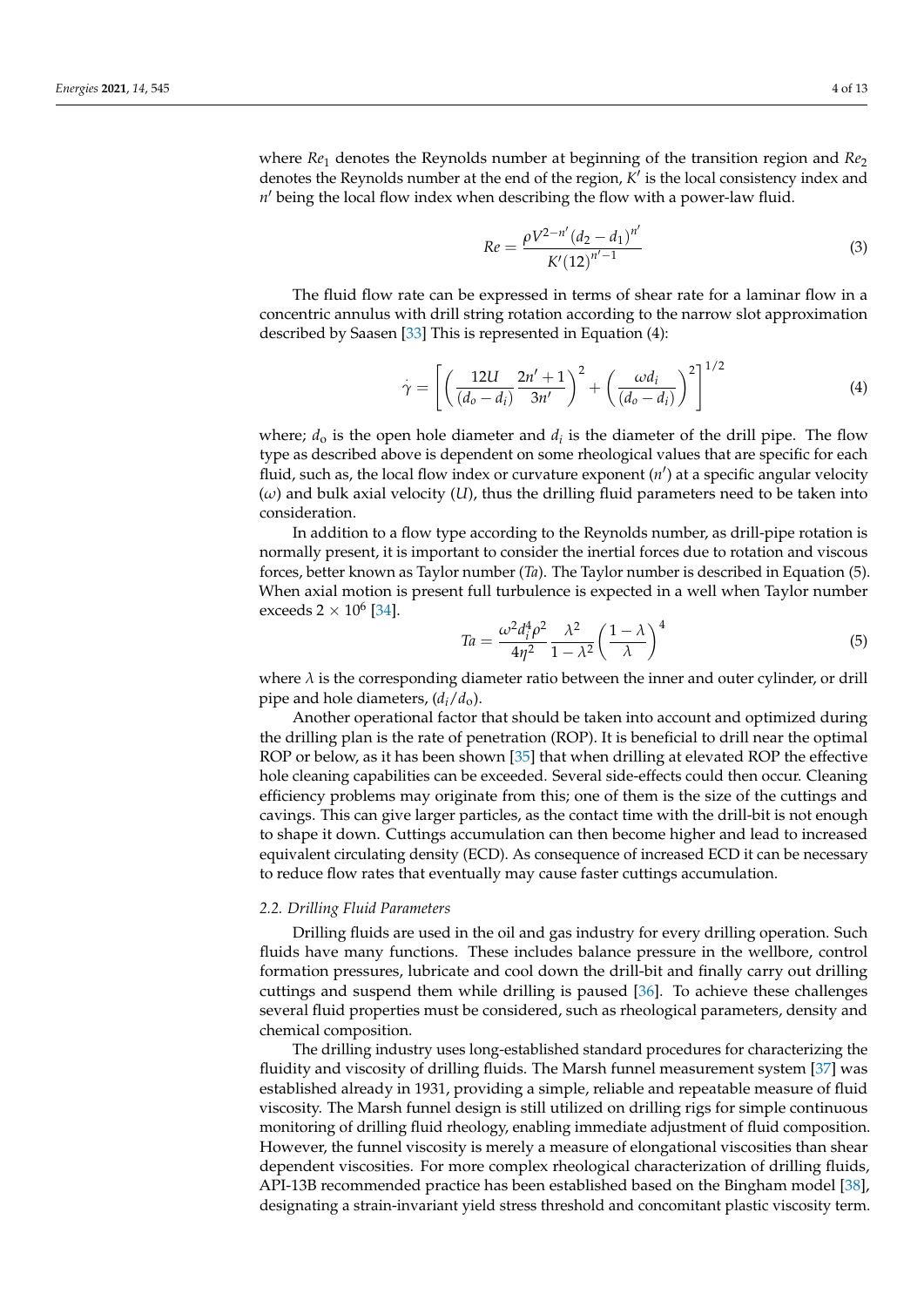In practice, Bingham parameters are derived from torque measurements obtained at 300 rpm and 600 rpm in a rotational model 35 viscometer. In the last decades, it has been recognized that use of this model may introduce large errors [\[39\]](#page-11-8).

The non-linear Herschel-Bulkley model was incorporated into industrial calculations for drilling fluid rheology, to describe the fluid's flow curve with reasonable accuracy, encompassing the shear deformation spectrum ranging from  $5.11 s^{-1}$  to  $1022 s^{-1}$ , obtaining a dynamic yield stress by extrapolation. In addition, there are more advanced rheological models which also incorporate thixotropic effects [\[40\]](#page-11-9).

In the Herschel-Bulkley model the shear stress  $\sigma$ , is related to a dynamic yield stress  $(\sigma_y)$ , a consistency factor (*K*), the curvature exponent (*n*), and the shear rate (*y*) (velocity gradient) as described in the constitutive Equation (6):

$$
\sigma = \sigma_y + K \dot{y}^n \tag{6}
$$

Although this is a more accurate model over a large range of shear rates, its parameters *K* and *n* alone should not be used for direct comparison, but instead the complete flow curve [\[41](#page-11-10)[,42\]](#page-11-11).

Understanding of the fluid rheological behavior is very important as this might affect the cuttings slip velocity in horizontal, deviated or vertical configurations. It has been demonstrated [\[43](#page-11-12)[–45\]](#page-11-13) that high viscosities tend to improve the cleaning efficiency in vertical and near-to vertical wells. Here the cuttings movement is almost against to the flow direction. The cuttings sedimentation tends to undergo retardation due to high viscosity when circulation is paused. When flow is resumed the particles are transported out by flow rate [\[46\]](#page-11-14). In highly deviated or horizontal wells, there is less or no benefit of having high viscosity as the increased viscosity reduces greatly the slipping rate, in absence of drill string rotation. Therefore, it is recommendable to use low viscosity fluids, in addition to relatively high flow rates, at highly deviated and horizontal wells to induce non-laminar or turbulent annular flow.

A study of oil-based drilling fluids with similar densities, all constructed for highly deviated drilling, was performed by Ytrehus et al. [\[47\]](#page-11-15). The study demonstrates cuttings transport efficiency as function of ECD at various inclinations. Bizhani and Kuru [\[7\]](#page-10-3) showed that the lift forces are much smaller than the drag forces, which helps to explain the reason why it is harder to remove cuttings which have already been embedded in a cuttings-bed. Adari et al. [\[3\]](#page-9-2) supported this through studying how the cuttings bed height is lower when *n/K* ratios are higher.

Not only fluid flow behavior and viscosity influence cleaning efficiency, but also its yield stress and thixotropy [\[48–](#page-11-16)[50\]](#page-11-17) will increase or impede cuttings suspension and transport efficiency out of the well. The drilling fluid yield stress value affects greatly the cuttings deposition velocity, thus preventing the cuttings particles to settle down forming a bed.

The composition of drilling fluid is another factor that is being studied, as it is not fully understood the reasons why oil-based fluids (OBM) and water-based fluids (WBM) behave differently in terms of cuttings transport and cleaning efficiency, even when the viscosity profiles and densities are similar [\[5](#page-10-1)[,35](#page-11-4)[,51\]](#page-11-18). This is an important matter briefly discussed by [\[6\]](#page-10-2), but not explained properly. Nevertheless, it is considered as good industry practice, and it has been shown, that OBM have superior hole cleaning performance in highly deviated and horizontal well configurations. For cases of high drill-pipe rotation rates the differences in hole cleaning efficiency between the results of using WBM or OBM are less than without rotation [\[6\]](#page-10-2).

#### *2.3. Cuttings Parameters*

The dynamic behavior of the drilling cuttings in the flowing media is governed by the size, specific gravity, shape and weight; the specific gravity of the vast majority of the drilled formations is on average 2.6. The cuttings can be assumed as known, but the size, shape and weight of the cuttings depend on several factors, such as lithology, drill-bit type,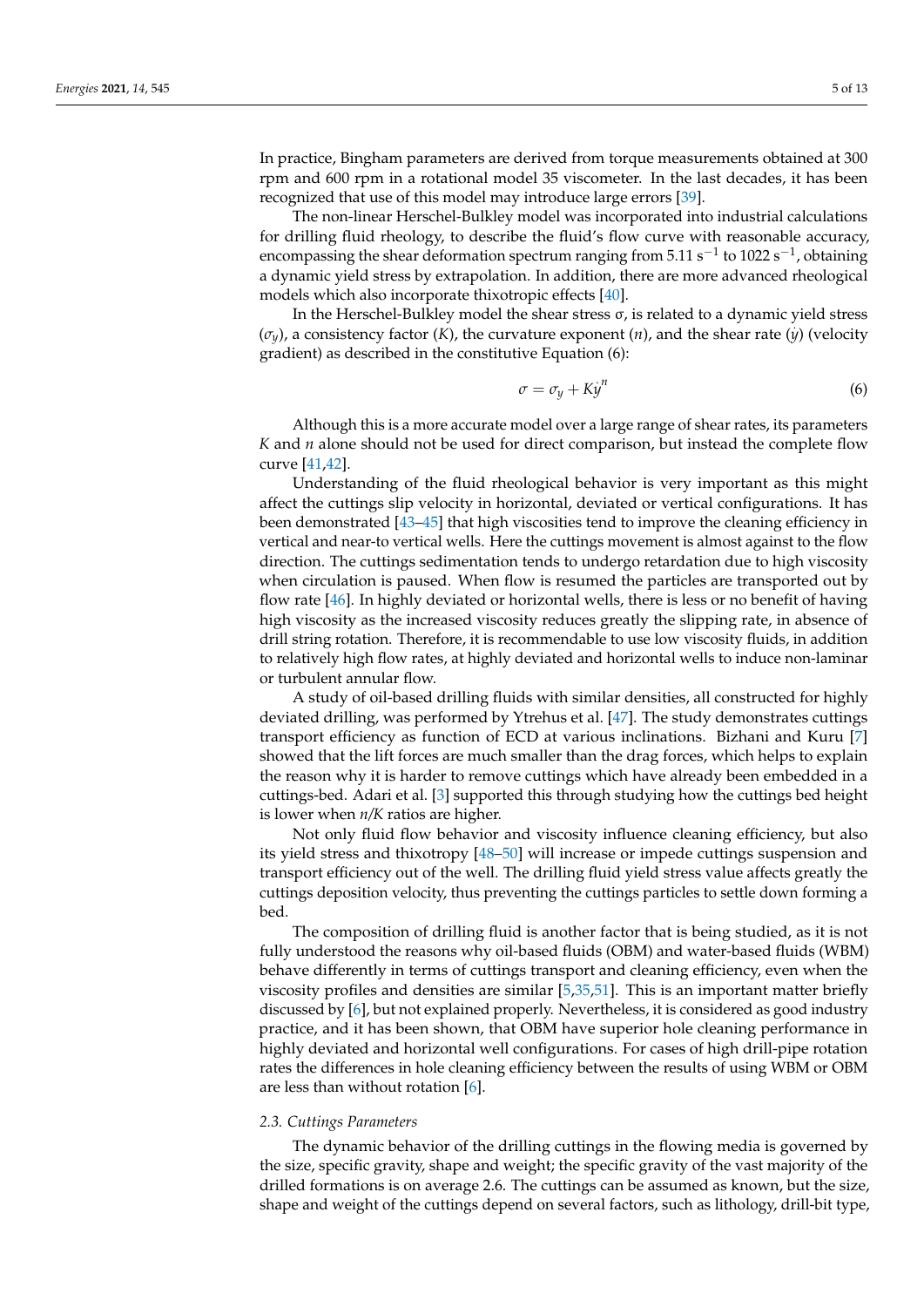weight on bit, regrinding by the bottom-hole-assembly, rate of penetration, among others. This makes it impossible to assume average or uniform size and shape of the drilling cuttings [\[45\]](#page-11-13).

During actual drilling operations the drilled cuttings from different sections have been measured to vary from more than 8 mm down to less than 0.045 mm [\[52\]](#page-11-19). The particle size distribution does not have a constant tendency across the different hole diameters or lithology. The only parameter that can be controlled is the cuttings concentration in the wellbore as calculated in terms of ROP. Field thumb rule states that if more cuttings are produced, higher flow rate should be applied to prevent cuttings-bed formation.

The size and shape of the cuttings have complicated effects on the hole cleaning efficiency [\[53\]](#page-11-20). In general, the quantity of smaller particles is higher than larger particles in highly deviated wellbores, between 70–90°, on the contrary the number of larger particles in wellbores between 0-60° is higher than smaller particles. Consequently, several authors have studied the cutting size importance. In Table [1,](#page-5-0) it is possible to observe the evolving studies across time.

**Table 1.** Cuttings size study development along time.

<span id="page-5-0"></span>

| <b>Authors</b>           | <b>Particle Size</b>             | Conclusions                                                                                                                                                                         |
|--------------------------|----------------------------------|-------------------------------------------------------------------------------------------------------------------------------------------------------------------------------------|
| Peden et al. [13] 1990   | $1.7 - 2.0$ mm<br>$2.8 - 3.5$ mm | Cleaning efficiency is higher for small cuttings when using low viscosity fluids at any angle,<br>and for larger particles, high viscosity fluids show better results between 0-50° |
| Martins et al. [54] 1996 | $2.1$ mm and $4.2$ mm            | Cuttings bed with larger particles are more difficult to erode using water viscosified by<br>xanthan gum as the fluid.                                                              |
| Sanchez et al. [22] 1999 | $2.5$ mm and $6.3$ mm            | Inclination does not modify cuttings size behavior for hole cleaning efficiency.                                                                                                    |
| Walker and Li [27] 2000  | $0.5 - 7$ mm                     | Smaller particles are easier to remove. The most difficult particles to remove are spherical<br>particles with average size of 0.76 mm.                                             |
| Duan et al. [21] 2008    | $0.45$ , 1.4 and 3.3 mm          | Smaller particles are easier to remove when using viscosified fluids, in comparison to pure<br>water where smaller particles are more difficult to remove.                          |
| Zhu et al. [55] 2019     | 1, 2, 3, 4 and 5 mm              | Small cuttings reduce the bed height and show higher transport speed                                                                                                                |
| Hirpa et al. [56] 2020   | 149-841 um                       | With water as the displacement fluid, when particle size increases the critical flow rate<br>required to initiate particles movement in the bed also increases.                     |

As an evolving knowledge, cutting size has complicated effects, and depends on other parameters, such as the fluid type used, the viscosity of the same, well inclination, and fluid velocity, nevertheless, all authors seem to agree that when using water based drilling fluid, particles with size less than 0.8mm are easier to remove.

# **3. Cuttings Settling Velocity and Erosion**

To obtain a better understanding on the cleaning efficiency it is important to understand the cuttings-bed build-up process, which is mainly focused on the cuttings settling or slip velocity, which is the velocity at which the cuttings particles precipitate due to gravity forces, along the cross-sectional area of the wellbore. Several authors [\[3](#page-9-2)[,4](#page-10-0)[,57–](#page-11-24)[59\]](#page-11-25) have studied this process, concluding that the critical flow velocity is the minimal fluid velocity needed to overcome gravitational, contact and bonding forces. This minimal velocity must still maintain a continuously upward movement of all cuttings in the annulus during drilling operations. To maintain this critical flow velocity during drilling operations is highly difficult, making it important to accurately calculate the settling velocity [\[60\]](#page-11-26). Then it may be possible to estimate the cuttings concentration profile and control the pressure downhole. Along time, several authors have developed correlations to describe the settling behavior, although a completely accurate equation has not yet been developed, because many factors are known to affect the settling velocity, such as cuttings shape, size and density, drilling fluid rheological parameters, density and velocity, wellbore inclination and pipe rotation.

The most common approaches to correlate settling velocity began with Concha and Almendra in 1979 [\[61\]](#page-11-27) by calculating the drag coefficient in a specific drilling fluid [\[62\]](#page-12-0). Later a more complex two-layer model [\[63\]](#page-12-1) and three-layer model [\[64\]](#page-12-2) model were developed, and have been evolved along the time. In 1996 a set of correlations was developed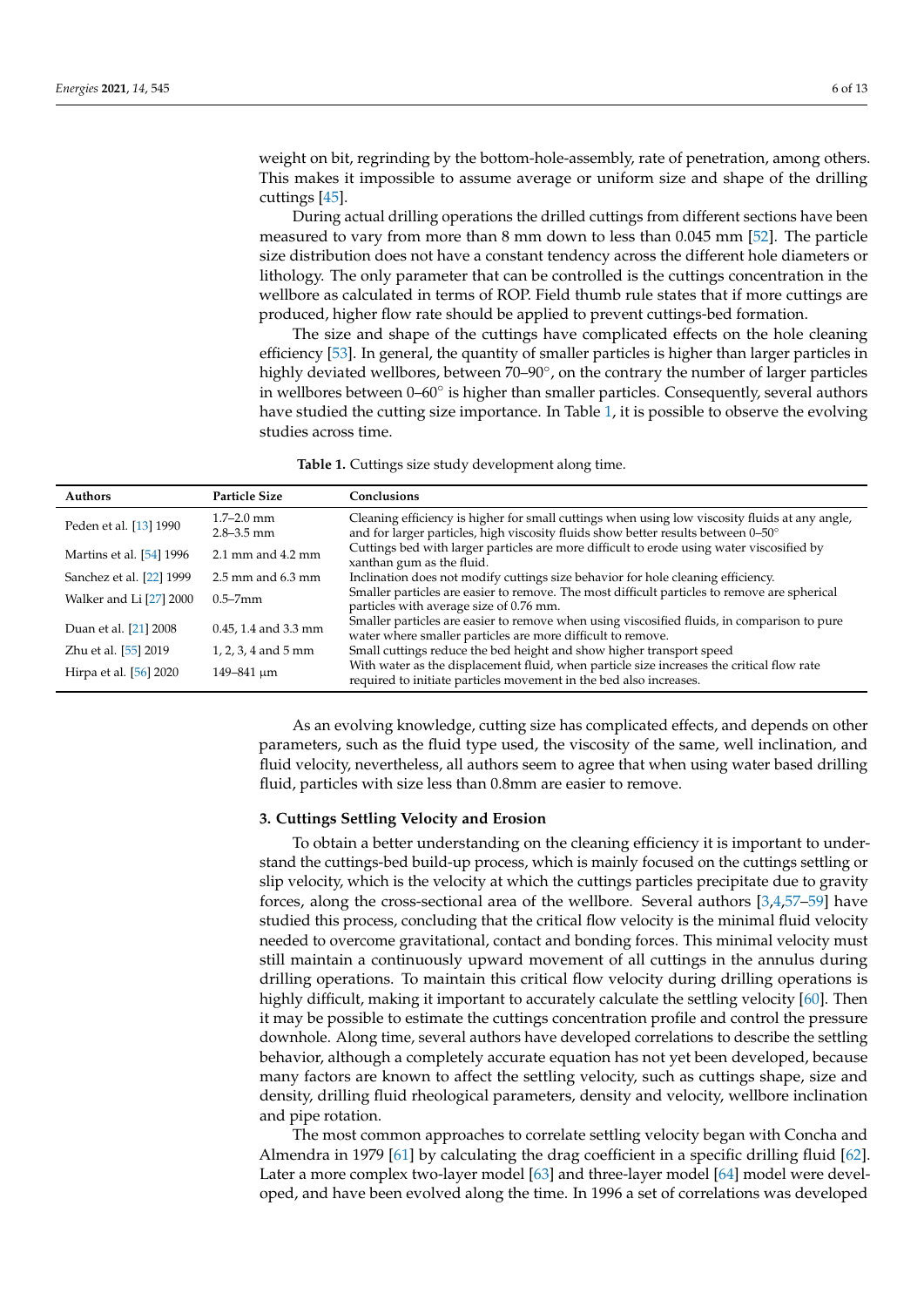to predict more accurately the interfacial friction factor for highly inclined wellbores [\[29\]](#page-10-22). A study based on drilling fluid's yield stress response from the stress overshoot test, was used to improve the settling velocity prediction in 2015 [\[60\]](#page-11-26). In 2018 [\[7\]](#page-10-3) lift and drag forces were analyzed. The study showed that drag forces in particle transport phenomena dominated over lift forces. Therefore, it is advisable to focus on the bed shear stress to describe bed-erosion. A very good review of the layer models and their variations is held by Kelessidis and Bandelis [\[65\]](#page-12-3).

In the two-layer model, exists one layer of solid materials, which is the moving cuttings bed, and another of flowing fluid, which contains suspended solids, the governing equations [\[65\]](#page-12-3) are divided into balance equations (for solids Equation (7), for liquids Equation (8), for mean concentration of solids in liquid Equation (9)), momentum equations (for solids Equation (10), for liquids Equation (11)) and finally closure equations as presented below:

$$
U_s A_s C_s + U_B A_B C_B = U_M A_M C_M \tag{7}
$$

$$
U_s A_s (1 - C_s) + U_B A_B (1 - C_B) = U_M A_M (1 - C_M)
$$
\n(8)

$$
C_s = \frac{C_B}{2A_s} \left( d_o^2 * I_o - d_i^2 * I_i \right)
$$
 (9)

$$
A_s \frac{\mathrm{d}p}{\mathrm{d}z} = -\sigma_s S_s - \sigma_i S_i \tag{10}
$$

$$
A_B \frac{\mathrm{d}p}{\mathrm{d}z} = -F_B - \tau_B S_B + \sigma_i S_i \tag{11}
$$

where  $U_s$  is the mean velocity of the suspension,  $U_B$  is the mean velocity of the bed and  $U_M$  is the mean velocity of the mixture.  $A_s$  is the cross-sectional area occupied by the suspension layer,  $A_B$  is the cross-sectional area occupied by the bed layer and  $A_M$  is the cross-sectional area of the annulus. *Cs* is the mean concentration of solid in the suspension layer,  $C_B$  is the mean concentration of solid in the bed layer and  $C_M$  is the mean feed concentration.

There are 5 unknowns and 5 equations, but to solve them it is necessary to have closure relationships for the shear stress ( $\sigma$ ), the friction force (*F*), the particle-settling velocity ( $u_p$ ) and the dispersion coefficient of the solids (*D*), which are fully described by Kelessidis and Bandelis [\[65\]](#page-12-3).

In the three-layer model, the lower layer represents the cuttings-bed, the middle one is a dispersed layer in which particles concentration varies, and a final layer of a flowing fluid, momentum equations are used for each layer and several closure relationships which need to be solved simultaneously, thus computer software is fundamental to perform the calculations. The governing equations for this model are:

$$
U_s A_s C_s + U_{mB} A_{mB} C_{mB} = U_M A_M C_M \tag{12}
$$

$$
U_s A_s (1 - C_s) + U_{mB} A_{mB} (1 - C_{mB}) = U_M A_M (1 - C_M)
$$
\n(13)

where  $U_{mB}$  is is the moving bed velocity,  $A_{mB}$  is the cross-sectional area of the moving bed and  $C_{mB}$  is the mean concentration of solids in moving bed.

These two equations, (12) and (13) correspond to the mass balances for the solid and for the liquid respectively, the momentum equations, describe the suspended layer in Equation (14), the moving bed layer in Equation (15) and the stationary bed layer in Equation (16).

$$
A_s \frac{\mathrm{d}p}{\mathrm{d}z} = -\sigma_s S_s - \sigma_{smB} S_{smB} \tag{14}
$$

$$
A_{mB}\frac{\mathrm{d}p}{\mathrm{d}z} = -F_{mBsB} - F_{mB} - \sigma_{mBsB}S_{mBsB} - \sigma_{mB}S_{mB} + \sigma_{smB}S_{smB} \tag{15}
$$

$$
A_{sB}\frac{\mathrm{d}p}{\mathrm{d}z} + F_{mBsB} + \sigma_{mBsB}S_{mBsB} \le F_{sB} \tag{16}
$$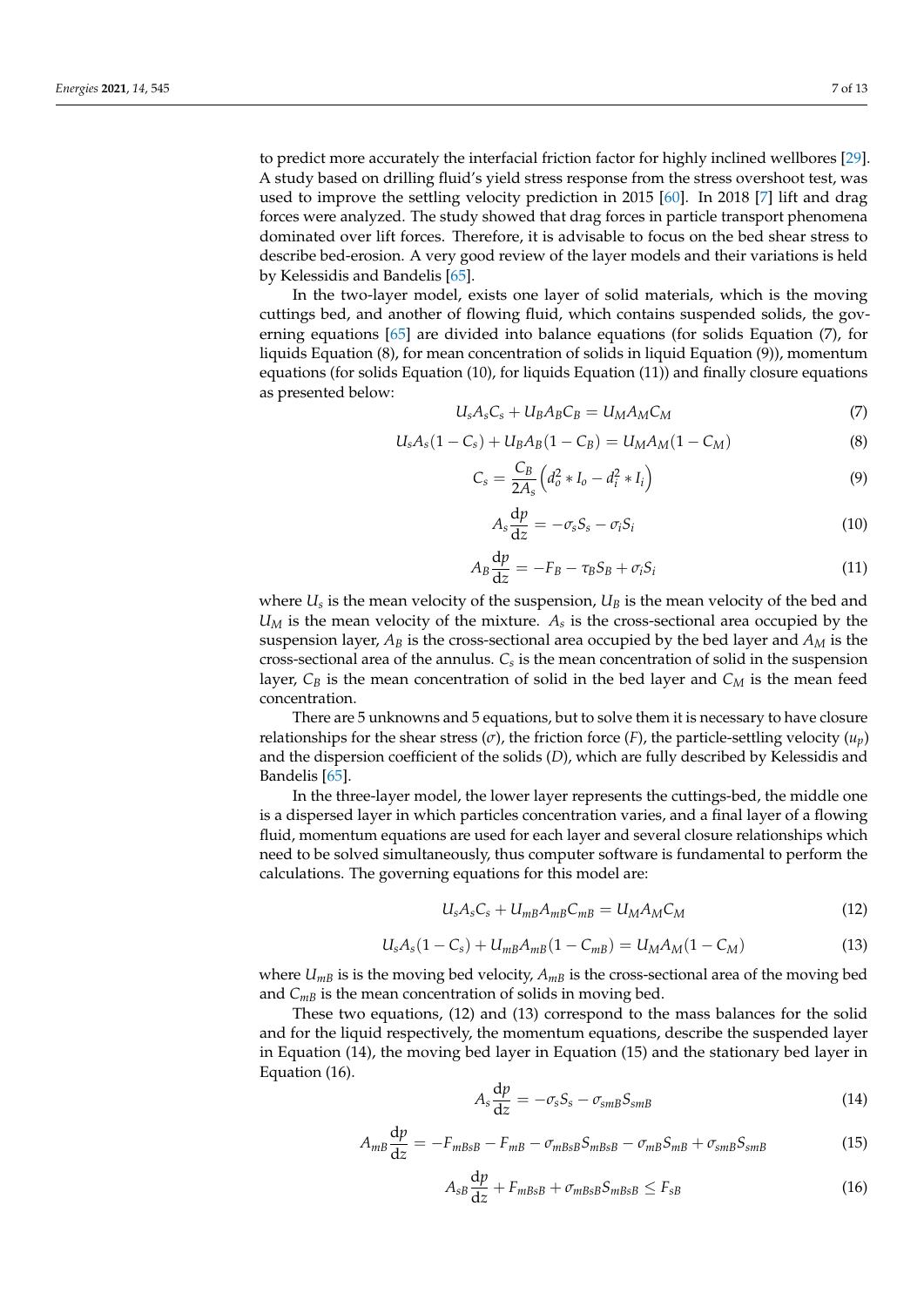where  $\sigma_s$  is the suspension shear stress,  $\sigma_{smB}$  is the suspension/moving bed shear stress,  $\sigma_{mBB}$  is the moving bed/stationary bed shear stress,  $\sigma_{mB}$  is the moving bed shear stress.  $S_s$ is the wetted perimeter of the bed,  $S_{smB}$  is the wetted perimeter between suspension and moving bed,  $S_{mBBB}$  is the wetted perimeter between moving bed and stationary bed.  $F_{mBBB}$ is the friction force between the moving bed and the stationary bed,  $F_{mB}$  is the friction force between the moving bed and the wall, *FsB* is the friction force between the stationary bed and the wall.

Similarly, to the two-layer model, it is necessary to use closure relationships to solve the unknowns, which include stresses, friction forces and diffusion, but also some authors use the turbulent-boundary-layer theory [\[64–](#page-12-2)[66\]](#page-12-4).

Effective erosion of the cuttings-bed has major influence on the cleaning efficiency, it has been demonstrated that loose and porous cuttings-beds are easier to clean as single cuttings particles can move freely into the bed, on the other hand, well consolidated cuttings-bed are more complex to clean as the cuttings particles are embedded into the bed and there are not loose particles to move [\[51\]](#page-11-18). It has been shown [\[21,](#page-10-15)[27,](#page-10-20)[55\]](#page-11-22) that to disturb the cuttings at rest and erode the cuttings bed, it is necessary to reach the critical velocity, and it was discussed, that smaller cuttings particles are easier to erode from the cuttings bed.

Understanding of the acting forces on a cutting particle's motion is important in the analysis of bed erosion and hole cleaning efficiency. The interaction between the drilled cuttings particles and the drilling fluids play an important role to analyze the acting forces to start the motion of a particle in the cuttings bed that tends to settle down and remain embedded due to stabilization forces such as gravity, buoyancy and plasticity.

When the drilling fluid flows over a cuttings bed, different forces act to remove cuttings particles from the cuttings bed [\[67](#page-12-5)[–69\]](#page-12-6), such as:

Net weight force;

$$
F_b = \frac{\pi}{6} d_p^3 \left(\rho_s - \rho_f\right) g \tag{17}
$$

Hydrodynamic drag force;

$$
F_d = \frac{\pi}{8} C_D \rho_f U^2 d_p^2 \tag{18}
$$

Adhesion-cohesion force;

$$
F_{ac} = C_1 d_p \tag{19}
$$

Updraft under a burst force;

$$
F_c = \pi C_2 \rho_f U^2 r^{+3} \tag{20}
$$

where these last two are addressed by other authors as:

Plastic force;

$$
F_p = \frac{\pi}{4} d_p^2 \sigma_y \tag{21}
$$

Lift force;

$$
F_l = \frac{\pi}{8} d_p^2 C_L \rho_f U^2 \tag{22}
$$

where  $d_p$  is the particle diameter,  $C_D$  is the drag coefficient, *U* is the bulk axial velocity,  $C_1$ is the adhesion coefficient,  $C_2$  is the updraft under a burst coefficient.

Some of these forces are more dominant than others depending on the particle size. In the case of large particles (above  $200 \mu m$ ) the dominant forces are net weight and hydrodynamic drag. In the intermediate particle range (30–200 µm) the dominant forces are updraft under a burst and net weight. For the smaller particles (below  $30 \mu m$ ) adhesioncohesion and updraft under a burst forces are the dominant ones [\[68\]](#page-12-7).

Taking into account the acting forces previously described, the two main transport phenomena that provoke cuttings-bed erosion by initiating particles movement are lifting or saltation and dragging or rolling, where lifting is the phenomena that occurs when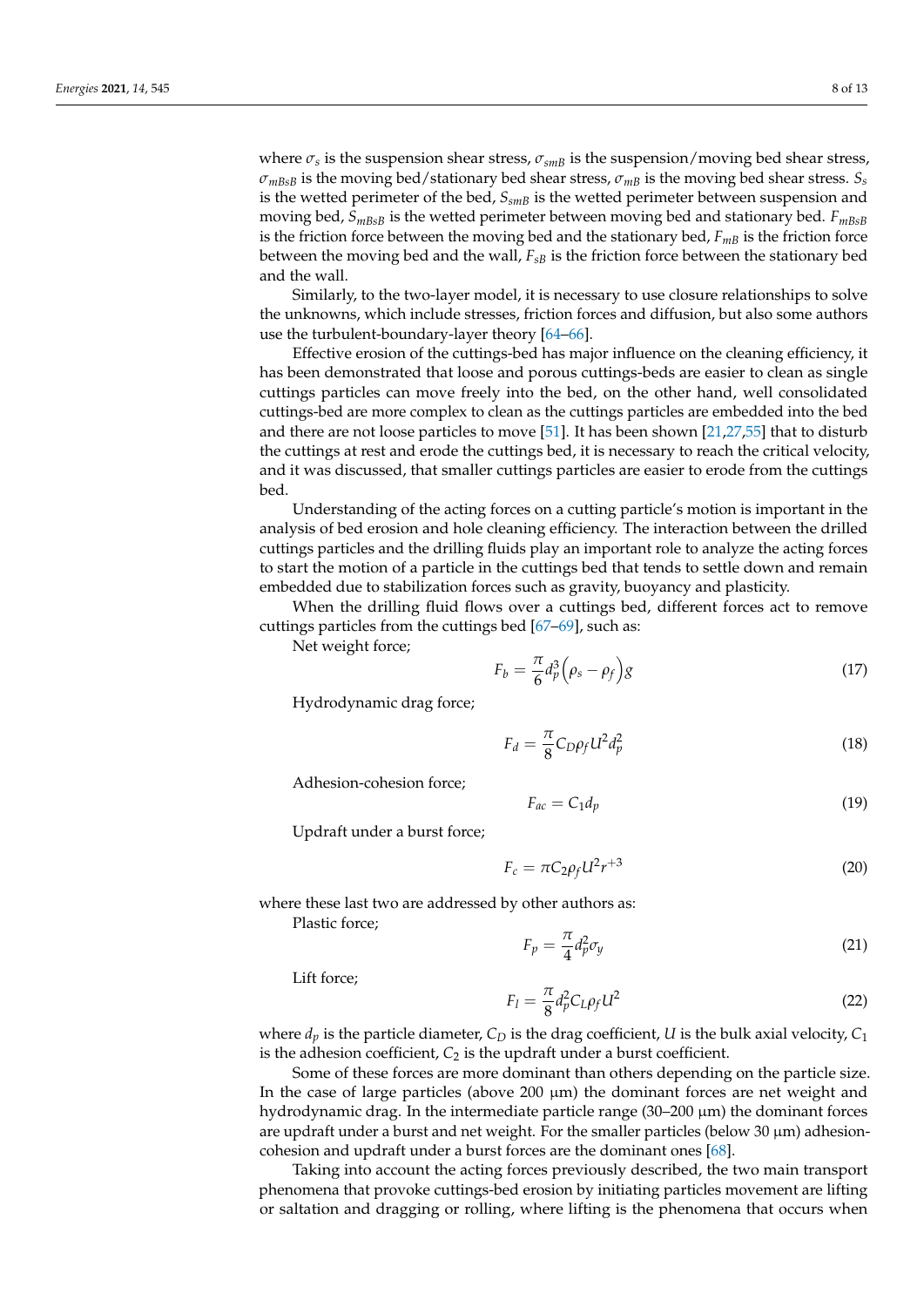flow velocity is higher than critical velocity to lift cuttings particles up, but not sufficient to hold these particles into suspension. Lifting was shown to have more importance at low deviation angles and dragging is the dominant force on high inclinations and horizontal wells. These phenomena have been discussed by several authors [\[57](#page-11-24)[,58](#page-11-28)[,70,](#page-12-8)[71\]](#page-12-9), and Ramadan et al. [\[69\]](#page-12-6), summarizes and describes the importance of these mechanisms for deviated wells, focusing on their critical velocity, assuming that the cuttings are formed by spherical particles of uniform size, no flow fluctuation and uniform bed thickness. Equation (23) describes the critical velocity to lift a particle from the surface of the bed, which depends on the drilling fluid yield stress (*σy*), drilling fluid density(*ρ<sup>f</sup>* ), the fluid to solid density ratio (*s*), lifting coefficient  $(C_L)$ , mean particle diameter  $(d_p)$ , and inclination angle (*α*):

$$
u_L = \left(\frac{2\sigma_y}{C_L \rho_f} + \frac{4d_p \sin\alpha (s-1)g}{3C_L}\right)^{0.5}
$$
(23)

Equation (24) describes drag critical velocity, which is the minimum velocity required to initiate particle movement by rolling in a thin layer along the cuttings-bed, the drag critical velocity depends on some parameters equal to the lifting critical velocity, nevertheless, in the drag it should be taken into account the angle at rest  $(\varphi)$ , drag coefficient  $(C_D)$  and the drag ratio  $(D_R)$ ; usually the two critical velocities are different, thus the lower value must be considered as the critical value that dominates the transport phenomena:

$$
u_R = \left(\frac{6\sigma_y \cos O + 4d_p g(s-1)\sin(O+\alpha)}{3(D_R C_D \sin O + C_L \cos O)}\right)^{0.5}
$$
(24)

With these equations and the experimental data, it was concluded that lifting phenomena is stronger at low angle of inclination and it reduces its force as the wellbore inclination increases, in the same way dragging gets more important at both intermediate and high deviated angles. Although it is important to note, that these model does not fit very well for vertical or near vertical wells, for those cases it is recommended to use the Kelvin–Helmholtz stability model.

As the most challenging cases for drilling cuttings transport are at highly deviated and horizontal wells, it would be very advantageous to perform experiments and studies that focus on studying the cohesion mechanism of the cutting particles, according to the different types of drilling fluid. It has been discussed that even while having similar rheological properties and densities, the OBM and WBM behave differently, this could be due to OBM are polymer-free fluids, meanwhile WBM are composed of several long-chain polymers, thus these chains can generate bonding forces to the embedded cuttings, forming more consolidated bed [\[5\]](#page-10-1).

To study the internal cohesiveness of the cuttings bed, it is necessary to understand the bonding forces between particles submerged in an interstitial fluid. Some authors are considering the development of granular and wet-granular rheological characterization [\[72–](#page-12-10)[75\]](#page-12-11) of the beds. This could help understanding the governing principle of cuttings dragging in a cuttings-bed. This approach has not yet been applied to drilled cuttings wetted by a real drilling fluid. However, this theory can give an understanding on how the different drilling fluids and cutting types can influence the drilling cuttings transport phenomena and, thus, hole cleaning in general. Wet-granular rheology identifies the cohesion and internal friction between particles in a dense particle agglomeration. This understanding should help to quantify the necessary dragging force in terms of interfacial forces between the cutting-bed particles. Hopefully, such analysis will explain whether usage of a water-based or oil-based drilling fluid should generate higher particle cohesion, when the fluids are having similar viscous properties.

# **4. Conclusions and Recommendations**

Different approaches and studies on specific conditions by different research groups have been reviewed in this article. The focus has been on the main factors that influence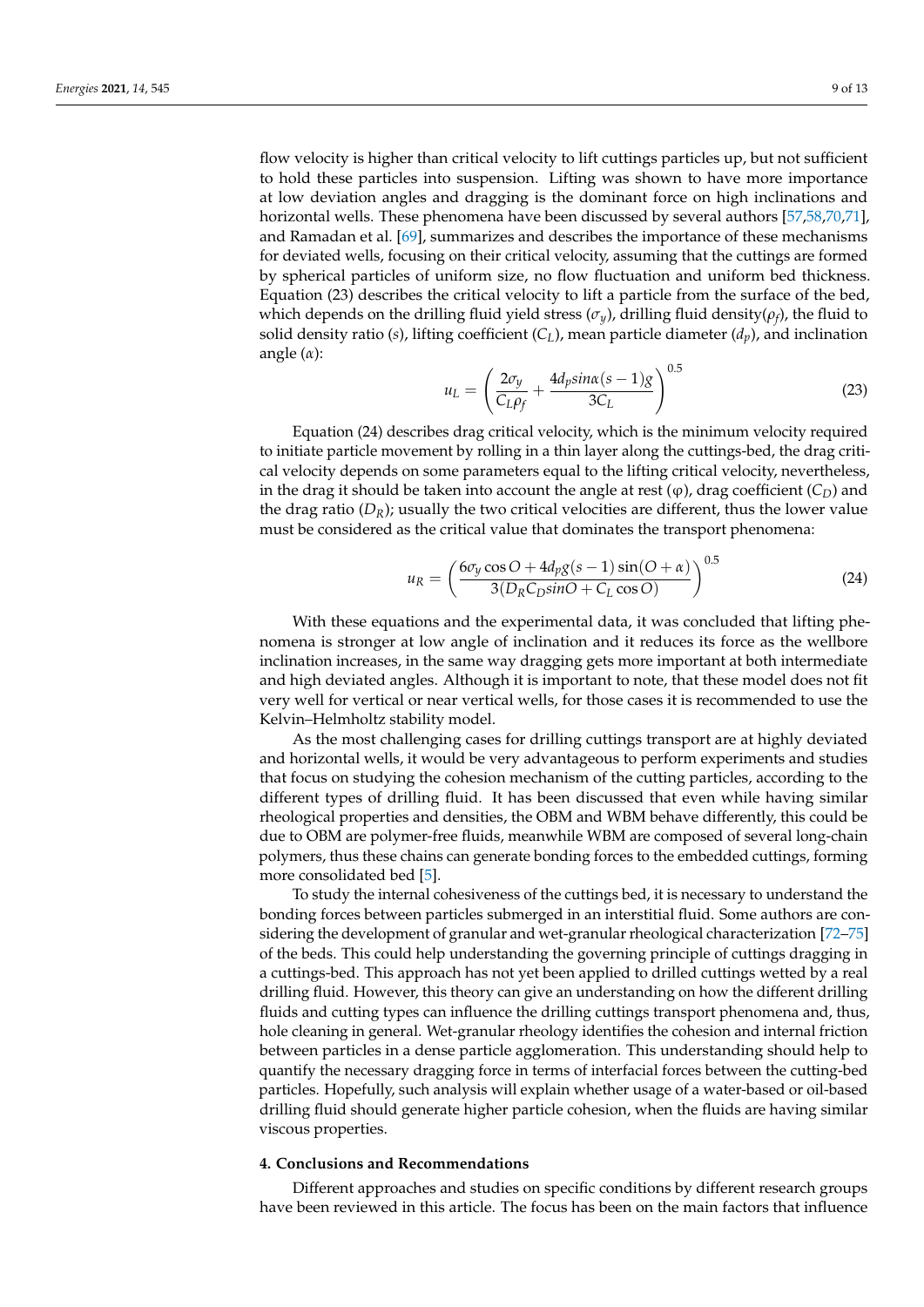the drilling cuttings transport phenomena, including operational factors, drilling fluid parameters and cuttings parameters.

An evolution of the hole cleaning concepts, and more realistic experimental setups and experiments is shown. Most authors experienced the same results, such as the most critical angle of well inclination for cuttings transport being 60°, although some got different results and the critical angle can vary within a range from 45° to 90°. One parameter which the different authors have been obtaining different results is the efficiency according the type of drilling fluid, making unclear which type of drilling fluid is more recommendable to improve the hole cleaning efficiency. The reason for different results could be because of testing the same parameters but at different conditions affecting the overall results.

The main results state:

- Opposite to what is recommended in vertical wells, high drilling fluid viscosities are not recommended for highly deviated wells.
- There are three main factors that affect the cuttings removal, which are the operational parameters, the fluid properties and the cuttings properties.
- The most critical inclination angle for cuttings cleaning has been found to occur between  $45^{\circ}$  and  $60^{\circ}$ .
- Annular eccentricity is a very difficult parameter to control in the wellbore, so hole cleaning shall not rely on an efficient control of this parameter.
- ROP should be increased at the maximum possible but ensuring not to exceed the point where the efficiency level of hole cleaning cannot be reached.
- Use of oil-based and water-based drilling fluids are found to provide different degree of hole cleaning even if their viscous properties are similar.

Hole cleaning cannot be predicted by a single parameter or factor by itself, it must be linked with all the different factors present at each specific drilling condition as some properties can have contradictory results depending on other fluids, cuttings or operational factors.

In horizontal and highly inclined wellbores, the main forces that lead the bed-erosion, thus are the dominating forces for cuttings-transport are drag forces, while for near to vertical wellbores are the lifting or saltation forces.

It is important to develop accurate predictive correlations for water-based and oilbased drilling fluids dragging forces. To be able to tailor the drilling fluid for each wellbore section, this can be done through using wet-granular rheology to determine the cohesive forces in cuttings beds for each type of drilling fluid as an interstitial fluid.

**Author Contributions:** The majority of literature study and writing is done by C.P., A.S. and J.D.Y. have advised choice of literature, contributed with text items and discussions. All authors have read and agreed to the published version of the manuscript.

**Funding:** This research was funded by The Research Council of Norway, grant number 294688, together with Equinor and OMV.

**Institutional Review Board Statement:** Not applicable.

**Informed Consent Statement:** Not applicable.

**Conflicts of Interest:** The authors confirm that this article content has no conflict of interest.

#### **References**

- <span id="page-9-0"></span>1. Tomren, P.; Iyoho, A.; Azar, J. Experimental Study of Cuttings Transport in Directional Wells. *SPE Drill. Eng.* **1986**, *1*, 43–56. [\[CrossRef\]](http://doi.org/ 10.2118/12123-PA)
- <span id="page-9-1"></span>2. Bizhani, M.; Corredor, F.E.R.; Kuru, E. Quantitative Evaluation of Critical Conditions Required for Effective Hole Cleaning in Coiled-Tubing Drilling of Horizontal Wells. *SPE Drill. Complet.* **2016**, *31*, 188–199. [\[CrossRef\]](http://doi.org/ 10.2118/174404-PA)
- <span id="page-9-2"></span>3. Adari, R.B.; Miska, S.; Kuru, E.; Bern, P.; Saasen, A. Selecting Drilling Fluid Properties and Flow Rates For Effective Hole Cleaning in High-Angle and Horizontal Wells. In Proceedings of the SPE Annual Technical Conference and Exhibition, Dallas, TX, USA, 1–4 October 2000.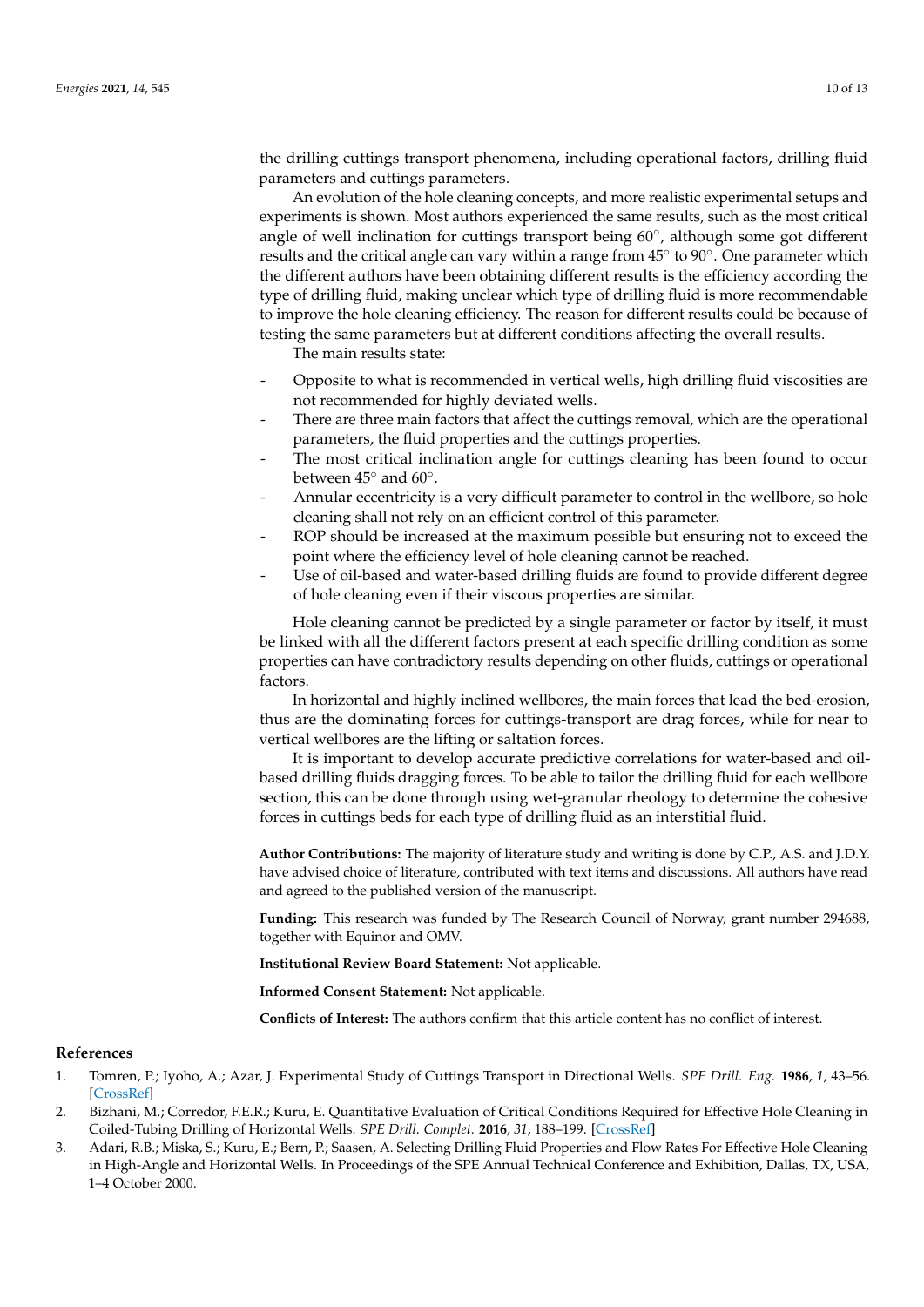- <span id="page-10-0"></span>4. Li, J.; Luft, B. Overview of Solids Transport Study and Application in Oil-Gas Industry-Theoretical Work. In Proceedings of the SPE Russian Oil and Gas Exploration & Production Technical Conference and Exhibition, Moscow, Russia, 14–16 October 2014.
- <span id="page-10-1"></span>5. Saasen, A. Hole Cleaning During Deviated Drilling—The Effects of Pump Rate and Rheology. In Proceedings of the European Petroleum Conference, The Hague, The Netherlands, 20–22 October 1998.
- <span id="page-10-2"></span>6. Sayindla, S.; Lund, B.; Ytrehus, J.D.; Saasen, A. Hole-cleaning performance comparison of oil-based and watr-based drilling fluids. *J. Pet. Sci. Eng.* **2017**, *159*, 49–57. [\[CrossRef\]](http://doi.org/ 10.1016/j.petrol.2017.08.069)
- <span id="page-10-3"></span>7. Bizhani, M.; Kuru, E. Critical Review of Mechanistic and Empirical (Semimechanistic) Models for Particle Removal From Sandbed Deposits in Horizontal Annuli With Water. *SPE J.* **2018**, *23*, 237–255. [\[CrossRef\]](http://doi.org/ 10.2118/187948-PA)
- <span id="page-10-4"></span>8. Bilgesu, H.I.; Mishra, N.; Ameri, S. Understanding the Effects of Drilling Parameters on Hole Cleaning in Horizontal and Deviated Wellbores Using Computational Fluid Dynamics. In Proceedings of the Eastern Regional Meeting, Lexington, KY, USA, 4–6 October 2017.
- <span id="page-10-5"></span>9. Nazari, T.; Hareland, G.; Azar, J.J. Review of cuttings transport in directional well drilling: Systematic approach. In Proceedings of the SPE Western Regional Meeting, Anaheim, CA, USA, 27–29 May 2010; p. 15.
- <span id="page-10-6"></span>10. Ytrehus, J.D.; Taghipour, A.; Lund, B.; Werner, B.; Opedal, N.; Saasen, A.; Ibragimova, Z. Experimental Study of Cuttings Transport Efficiency of Water Based Drilling Fluids. In Proceedings of the ASME 2014 33rd International Conference on Ocean, Offshore and Arctic Engineering, San Francisco, CA, USA, 8–13 June 2014.
- <span id="page-10-7"></span>11. Boycott, A.E. Sedimentation of Blood Corpuscles. *Nature* **1920**, *104*, 532. [\[CrossRef\]](http://doi.org/ 10.1038/104532b0)
- <span id="page-10-8"></span>12. Katende, A.; Segar, B.; Ismail, I.; Sagala, F.; Saadiah, H.H.A.R.; Samsuri, A. The efect of drill–pipe rotation on improving hole cleaning using polypropylene beads in water-based mud at diferent hole angles. *J. Pet. Explor. Prod. Technol.* **2020**, *10*, 1253–1262. [\[CrossRef\]](http://doi.org/ 10.1007/s13202-019-00815-1)
- <span id="page-10-24"></span>13. Peden, J.; Ford, J.; Oyeneyin, M. Comprehensive experimental investigation of drilled cuttings transport in inclined wells including the efects of rotation and eccentricity. In Proceedings of the European Petroleum Conference, The Hague, Netherlands, 21–24 October 1990.
- <span id="page-10-14"></span>14. Sifferman, T.R.; Becker, T.R. Hole cleaning in full-scale inclined wellbores. *SPE Drill. Eng.* **1992**, *7*, 115–120. [\[CrossRef\]](http://doi.org/ 10.2118/20422-PA)
- 15. Ytrehus, J.D.; Lund, B.; Taghipour, M.A.; Kosberg, B.R.; Carazza, L.; Gyland, K.R.; Saasen, A. Hydraulic Behavior in Cased and Open-Hole Sections in Highly Deviated Wellbores. *J. Energy Resour. Technol.* **2021**, *143*, 1–8. [\[CrossRef\]](http://doi.org/ 10.1115/1.4049180)
- <span id="page-10-9"></span>16. Li, J.; Walker, S. Sensitivity Analysis of Hole Cleaning Parameters in Directional Wells. *SPE J.* **2001**, *6*, 356–363. [\[CrossRef\]](http://doi.org/ 10.2118/74710-PA)
- <span id="page-10-10"></span>17. Hemphill, T.; Larsen, T.I. Hole-Cleaning Capabilities of Oil-Based and Water-Based Drilling Fluids: A Comparative Experimental Study. In Proceedings of the 68th SPE Annual Technical Conference and Exhibition, Denver, CO, USA, 6–9 October 1996.
- <span id="page-10-11"></span>18. Ahmed, R.M.; Enfis, M.S.; El Kheir, H.M.; Laget, M.; Saasen, A. The Effect of Drillstring Rotation on Equivalent Circulation Density: Modeling and Analysis of Field Measurements. In Proceedings of theSPE Annual Technical Conference and Exhibition, Florence, Italy, 20–22 September 2010.
- <span id="page-10-12"></span>19. Escudier, M.; Gouldson, I.; Oliveira, P.J.; Pinho, F.T. Effects of inner cylinder rotation on laminar flow of a Newtonian fluid through an eccentric annulus. *Int. J. Heat Fluid Flow* **2000**, *21*, 92–103. [\[CrossRef\]](http://doi.org/ 10.1016/S0142-727X(99)00059-4)
- <span id="page-10-13"></span>20. Hemphill, T.; Ravi, K. Pipe rotation and hole cleaning in an eccentric annulus. In Proceedings of the IADC/SPE Drilling Conference, Miami, FL, USA, 21–23 February 2006.
- <span id="page-10-15"></span>21. Duan, M.; Miska, S.Z.; Yu, M.; Takach, N.; Ahmed, R.; Zettner, C.M. Transport of Small Cuttings in Extended-Reach Drilling. *SPE Drill. Complet.* **2008**, *23*, 258–265. [\[CrossRef\]](http://doi.org/ 10.2118/104192-PA)
- <span id="page-10-25"></span>22. Sanchez, R.A.; Azar, J.; Bassal, A.; Martins, A. Effect of Drillpipe Rotation on Hole Cleaning During Directional-Well Drilling. *SPE J.* **1999**, *4*, 101–108. [\[CrossRef\]](http://doi.org/ 10.2118/56406-PA)
- <span id="page-10-16"></span>23. Nguyen, T.M.; Yu, M.; Takach, N.; Ahmed, R.; Saasen, A.; Omland, T.; Maxey, J. Experimental study of dynamic barite sag in oil-based drilling fluids using a modified rotational viscometer and a flow loop. *J. Pet. Sci. Eng.* **2011**, *78*, 160–165. [\[CrossRef\]](http://doi.org/ 10.1016/j.petrol.2011.04.018)
- <span id="page-10-17"></span>24. Sayindla, S.; Lund, B.; Taghipour, A.; Werner, B.; Saasen, A.; Gyland, K.R.; Ibragimova, Z.; Ytrehus, J.D. Experimental Investigation of Cuttings Transport with Oil Based Drilling Fluids. In Proceedings of the ASME 2016 35th International Conference on Ocean, Offshore and Arctic Engineering, Busan, Korea, 18–24 June 2016.
- <span id="page-10-18"></span>25. Ozbayoglu, M.E.; Saasen, A.; Sorgun, M.; Svanes, K. Effect of Pipe Rotation on Hole Cleaning for Water-Based Drilling Fluids in Horizontal and Deviated Wells. In Proceedings of the IADC/SPE Asia Pacific Drilling Technology Conference and Exhibition, Jakarta, Indonesia, 25–27 August 2008.
- <span id="page-10-19"></span>26. API. ANSI/API Recommended Practice 13B-1. In *Recommended Practice for Field Testing Water-based Drilling Fluids*; API: Washington, DC, USA, 2009.
- <span id="page-10-20"></span>27. Walker, S.; Li, J. The Effects of Particle Size, Fluid Rheology, and Pipe Eccentricity on Cuttings Transport. In Proceedings of the SPE/ICoTA Coiled Tubing Roundtable, Houston, TX, USA, 5–6 April 2000.
- <span id="page-10-21"></span>28. Li, J.; Luft, B. Overview of solids transport studies and applications in oil and gas indutry—Experimental work. In Proceedings of the SPE Russian Oil & Gas Exploration & Production Technical Conference and Exhibition, Moscow, Russia, 14–16 October 2014.
- <span id="page-10-22"></span>29. Martins, A.L.; Sa, C.H.M.; Lourenco, A.M.F.; Freire, L.G.M.; Campos, W. Experimental Determination of Interfacial Friction Factor in Horizontal Drilling with a Bed of Cuttings. In Proceedings of the SPE Latin America/Caribbean Petroleum Engineering Conference, Port of Spain, Trinidad, 23–26 April 1996.
- <span id="page-10-23"></span>30. Becker, T.; Azar, J.; Okrajni, S. Correlations of Mud Rheological Properties With Cuttings-Transport Performance in Directional Drilling. *SPE Drill. Eng.* **1991**, *6*, 16–24. [\[CrossRef\]](http://doi.org/ 10.2118/19535-PA)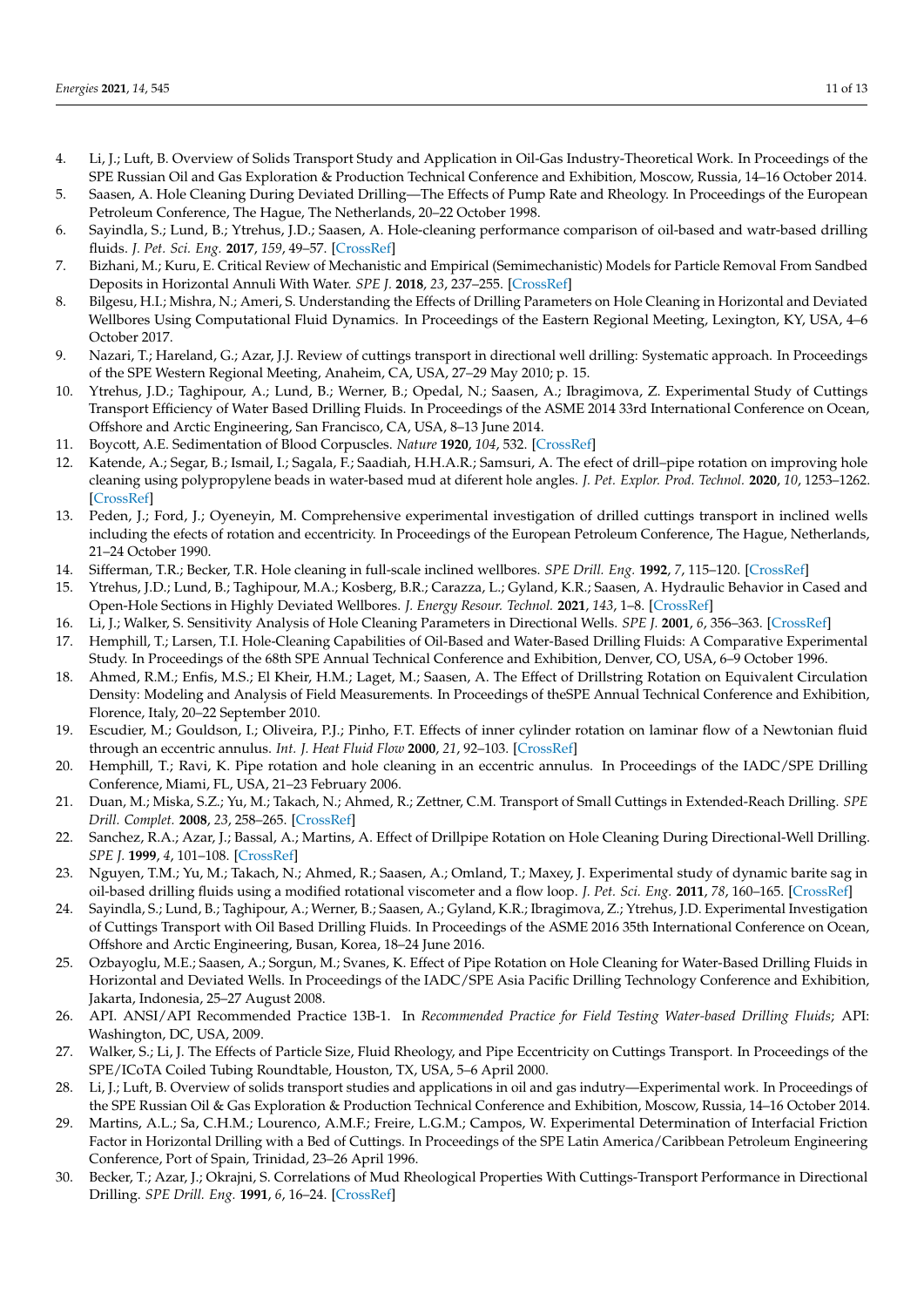- <span id="page-11-0"></span>31. Founargiotakis, K.; Kelessidis, V.C.; Maglione, R. Laminar, transitional and turbulent flow of Herschel-Bulkley fluids in concentric annulus. *Can. J. Chem. Eng.* **2008**, *86*, 676–683. [\[CrossRef\]](http://doi.org/ 10.1002/cjce.20074)
- <span id="page-11-1"></span>32. Nelson, E.; Guillot, D. *Well-Cementing*; Schlumberger: Houston, TX, USA, 2006.
- <span id="page-11-2"></span>33. Saasen, A. Annular Frictional Pressure Losses During Drilling: The Effect of Drillstring Rotation. In Proceedings of the ASME 2013 32nd International Conference on Ocean, Offshore and Arctic Engineering, Nantes, France, 9–14 June 2013.
- <span id="page-11-3"></span>34. Saasen, A. Annular Frictional Pressure Losses During Drilling—Predicting the Effect of Drillstring Rotation. *J. Energy Resour. Technol.* **2014**, *136*, 034501. [\[CrossRef\]](http://doi.org/ 10.1115/1.4026205)
- <span id="page-11-4"></span>35. Aldea, C.A.; Iyoho, W.; Zamora, M. *Hole Cleaning: The Achilles' Heel of Drilling Performance*; American Association of Drilling Engineers: Houston, TX, USA, 2005.
- <span id="page-11-5"></span>36. Mitchell, R.F. *Petroleum Engineering Handbook Volume II Drilling Engineering*; Society of Petroleum Engineers: Richardson, TX, USA, 2006.
- <span id="page-11-6"></span>37. Marsh, H.N. Properties and Treatment of Rotary Mud. *Trans. AIME* **1931**, *92*, 234–251. [\[CrossRef\]](http://doi.org/ 10.2118/931234-G)
- <span id="page-11-7"></span>38. Frigaard, I.; Paso, K.; Mendes, P. Bingham's model in the oil and gas industry. *Rheol. Acta* **2017**, *56*, 259–282. [\[CrossRef\]](http://doi.org/ 10.1007/s00397-017-0999-y)
- <span id="page-11-8"></span>39. Skadsem, H.J.; Leulseged, A.; Asoodeh, S. Measurement of Drilling Fluid Rheology and Modeling of Thixotropic Behavior. *Appl. Rheol.* **2019**, *29*, 1–11. [\[CrossRef\]](http://doi.org/ 10.1515/arh-2019-0001)
- <span id="page-11-9"></span>40. Mendes, P.R.D.S.; Thompson, R.L. A unified approach to model elasto-viscoplastic thixotropic yield-stress materials and apparent yield-stress fluids. *Rheol. Acta* **2013**, *52*, 673–694. [\[CrossRef\]](http://doi.org/ 10.1007/s00397-013-0699-1)
- <span id="page-11-10"></span>41. Saasen, A.; Ytrehus, J.D. Viscosity Models for Drilling Fluids—Herschel-Bulkley Parameters and Their Use. *Energies* **2020**, *13*, 5271. [\[CrossRef\]](http://doi.org/ 10.3390/en13205271)
- <span id="page-11-11"></span>42. Saasen, A.; Ytrehus, J.D. Rheological Properties of Drilling Fluids: Use of Dimensionless Shear Rates in Herschel-Bulkley and Power-law Models. *Appl. Rheol.* **2018**, *28*, 54515.
- <span id="page-11-12"></span>43. Hopkin, E. Factors Affecting Cuttings Removal During Rotary Drilling. *J. Pet. Technol.* **1967**, *19*, 807–814. [\[CrossRef\]](http://doi.org/ 10.2118/1697-PA)
- 44. Ismail, A.R.; Hassan, Z.; Mazen, A.M. Drilling fluids and wellbore cleaning technology. In Proceedings of the Regional Symposium of Chemical Engineering, Petaling Jaya, Malaysia, 28–30 October 2002.
- <span id="page-11-13"></span>45. Azar, J.; Sanchez, A. Important issues in cuttings transport for drilling directional wells. In Proceedings of the Latin American and Caribbean Petroleum Engineering Conference, Rio de Janeiro, Brazil, 30 August–3 September 1997.
- <span id="page-11-14"></span>46. Cho, H.; Subhash, N.; Osisanya, S. Selection of optimum Coiled-tubing drilling parameters through the cuttings-bed characterization. In Proceedings of the SPE/ICoTA, Houston, TX, USA, 7–8 March 2001.
- <span id="page-11-15"></span>47. Ytrehus, J.D.; Lund, B.; Taghipour, A.; Carazza, L.; Gyland, K.R.; Saasen, A. Drilling fluids cuttings bed removal properties for deviated wellbores. In Proceedings of the ASME 2020 39th International Conference on Ocean, Offshore and Arctic Engineering, Fort Lauderdale, FL, USA, 3–7 August 2020.
- <span id="page-11-16"></span>48. Moller, P.; Fall, A.; Chikkadi, V.; Derks, D.; Bonn, D. An attempt to categorize yield stress fluid behaviour. *Philos. Trans. R. Soc. A Math. Phys. Eng. Sci.* **2009**, *367*, 5139–5155. [\[CrossRef\]](http://doi.org/ 10.1098/rsta.2009.0194)
- 49. Jachnik, R. Drilling fluid thixotropy and relevance. *Annu. Trans. Nord. Rheol. Soc.* **2005**, *13*, 1–6.
- <span id="page-11-17"></span>50. Pedrosa, C.; Ofei, T.N.; Purwandari, S.D.; Lund, B.; Paso, K.G. Cellulose nanofibers facilitate heavy particle suspension in drilling fluids. In Proceedings of the Nordic Rheology Conference, Online. 25–26 August 2020.
- <span id="page-11-18"></span>51. Saasen, A.; Løklingholm, G. The effect of drilling fluid rheological properties on hole cleaning. In Proceedings of the IADC/SPE Drilling Conference, Dallas, TX, USA, 26–28 February 2002.
- <span id="page-11-19"></span>52. Saasen, A.; Dahl, B.; Jødestøl, K. Particle Size Distribution of Top-Hole Drill Cuttings from Norwegian Sea Area Offshore Wells. *Part. Sci. Technol.* **2013**, *31*, 85–91. [\[CrossRef\]](http://doi.org/ 10.1080/02726351.2011.648824)
- <span id="page-11-20"></span>53. Dehvedar, M.; Moarefvand, P.; Kiyani, A.R.; Mansouri, A.R. Using an experimental drilling simulator to study operational parameters in drilled-cutting transport efficiency. *J. Min. Environ.* **2019**, *10*, 417–428.
- <span id="page-11-21"></span>54. Martins, A.; Sa, C.; Lourenco, A.; Campos, W. Optimizing cuttings cisrculation in horizontal well drilling. In Proceedings of the International Petroleum Conference and Exhibition, Villahermosa, Mexico, 5–7 March 1996.
- <span id="page-11-22"></span>55. Zhu, X.; Shen, K.; Li, B.; Lv, Y. Cuttings Transport Using Pulsed Drilling Fluid in the Horizontal Section of the Slim-Hole: An Experimental and Numerical Simulation Study. *Energies* **2019**, *12*, 3939. [\[CrossRef\]](http://doi.org/ 10.3390/en12203939)
- <span id="page-11-23"></span>56. Hirpa, M.M.; Arnipally, S.K.; Bizhani, M.; Kuru, E.; Gelves, G.; Al-Rafia, I. Effect of Particle Size and Surface Properties on the Sandbed Erosion with Water Flow in a Horizontal Pipe. *SPE J.* **2020**, *25*, 1096–1112. [\[CrossRef\]](http://doi.org/ 10.2118/199875-PA)
- <span id="page-11-24"></span>57. Ling, C.-H. Criteria for Incipient Motion of Spherical Sediment Particles. *J. Hydraul. Eng.* **1995**, *121*, 472–478. [\[CrossRef\]](http://doi.org/ 10.1061/(ASCE)0733-9429(1995)121:6(472))
- <span id="page-11-28"></span>58. Dey, S.; Sarker, H.K.D.; Debnath, K. Sediment Threshold under Stream Flow on Horizontal and Sloping Beds. *J. Eng. Mech.* **1999**, *125*, 545–553. [\[CrossRef\]](http://doi.org/ 10.1061/(ASCE)0733-9399(1999)125:5(545))
- <span id="page-11-25"></span>59. Kamp, A.; Rivero, M. Layer modeling for cuttings transport in highly inclined wellbores. In Proceedings of the Latin American and Caribbean Petroleum Engineering Conference, Caracas, Venezuela, 21–23 April 1999.
- <span id="page-11-26"></span>60. Baldino, S.; Osgouei, R.; Ozbayoglu, E.; Miska, S.; Takach, N. Cutting Settling and Slip Velocity Evaluation in Synthetic Drilling Fluids. In Proceedings of the Offshore Mediterranean Conference and Exhibition, Ravenna, Italy, 25–27 March 2015.
- <span id="page-11-27"></span>61. Concha, F.; Almendra, E. Settling velocities of particulate systems, 1. Settling velocities of individual spherical particles. *Int. J. Miner. Process.* **1979**, *5*, 349–367. [\[CrossRef\]](http://doi.org/ 10.1016/0301-7516(79)90044-9)